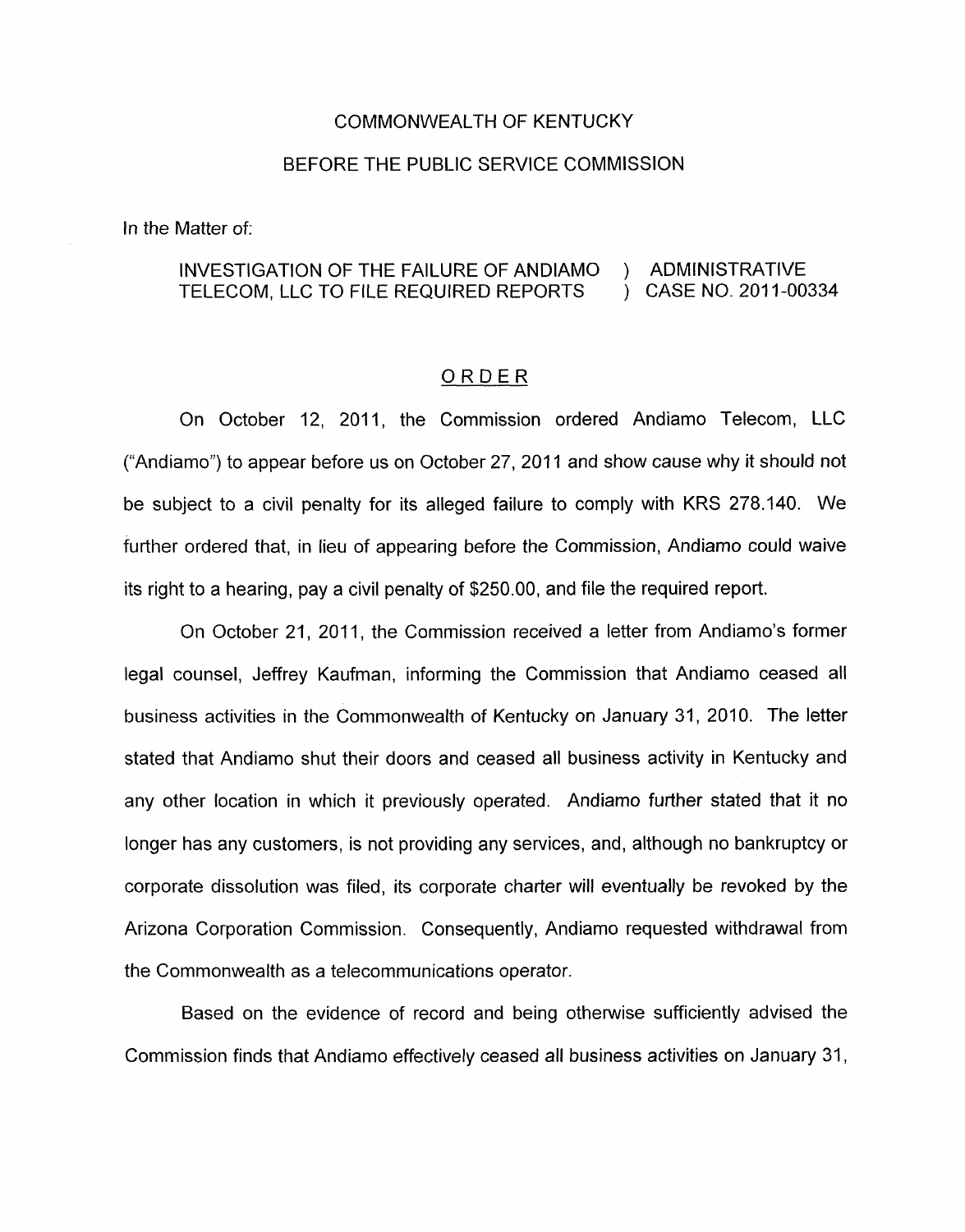2010. Consequently it was not required to file gross earnings reports for 2010 pursuant to KRS 278.140. The Commission's October 12, 2011 Show Cause Order was issued based upon Andiamo's failure to file its 2009 and 2010 gross earnings reports. Since it is now apparent that Andiamo was not required to file a gross earnings report for calendar year 2010, Andiamo is not in violation of KRS 278.140, it should not be assessed any penalties, and this case should be dismissed with regard to the alleged failure to file a gross earnings report for calendar year 2010.

Andiamo, however, did not allege that it ceased doing business for the 2009 calendar year. Therefore, Andiamo was still required to file its gross earnings report for 2009. It did not do so. Because Andiamo no longer operates in Kentucky, and recovery of any legal judgment is unlikely, the Commission will not waste the administrative resources needed to prosecute and collect Andiamo's 2009 annual assessment or any fines attendant for failure to file its gross earnings report for 2009. Andiamo, should it desire to do business in Kentucky again, must first file its 2009 gross earnings report, pay its 2009 assessment, and pay any other penalties levied for failure to file its 2009 gross earnings report.

After reviewing the record in this case and being otherwise sufficiently advised, the Commission HEREBY ORDERS that:

1. This case is closed and shall be removed from the Commission's docket.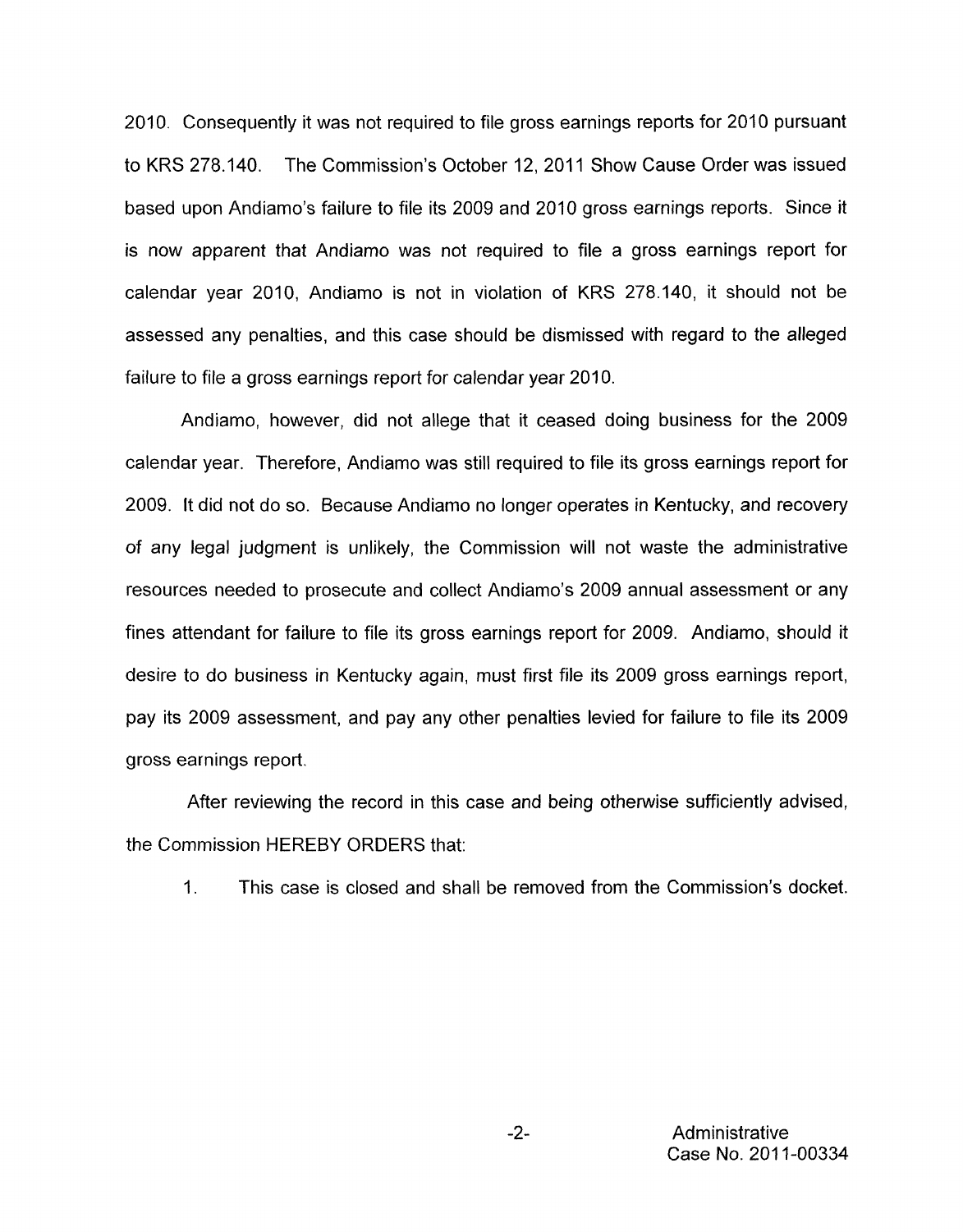By the Commission



*n*  ATTES Executive Director

 $\omega$ 

Administrative Case No. 2011-00334